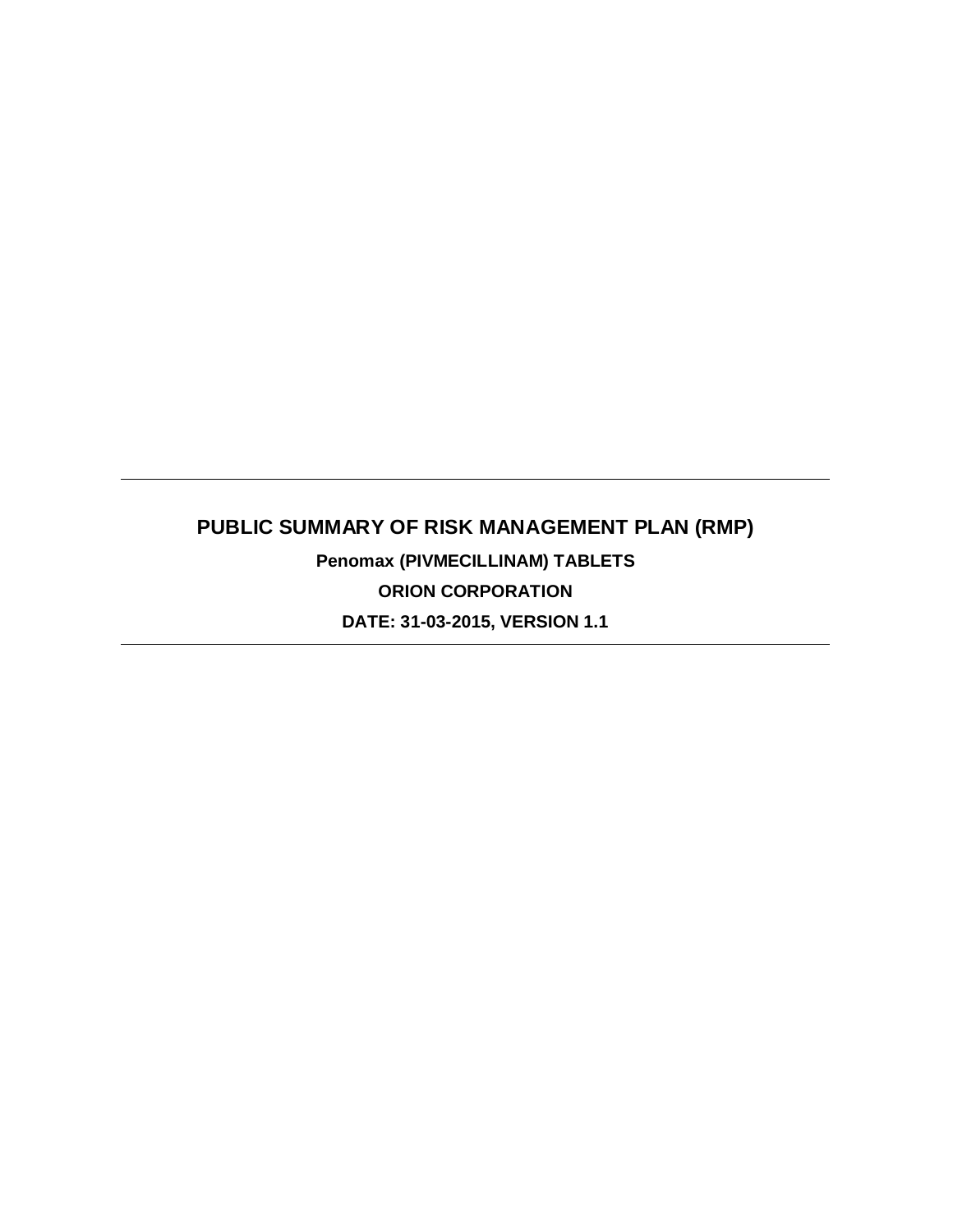# **VI.2 Elements for a Public Summary**

#### *VI.2.1 Overview of disease epidemiology*

The active ingredient in Penomax, pivmecillinam, is an antibiotic which is used to treat uncomplicated lower urinary tract infections (UTIs), also known as acute cystitis or bladder infection, and urethra infection. When UTI occurs in a healthy person with a normal, unobstructed urinary tract, the term uncomplicated is used to describe the infection.

Urinary tract infections are common types of infections. Women are especially prone to UTIs for anatomical reasons. UTIs in men are not as common as in women but can be serious when they occur. People with spinal cord injuries or other nerve damage around the bladder are more prone to UTIs. They have difficulty emptying their bladder completely, thus allowing bacteria to grow in the urine. Other factors that increase the risk for UTIs are abnormality of the urinary tract that obstructs the flow of urine—a kidney stone or enlarged prostate, diabetes or problems with the body's natural defense system.

#### *VI.2.2 Summary of treatment benefits*

Pivmecillinam was introduced in the early 1980's as an option for the treatment of acute uncomplicated UTI. The efficacy of pivmecillinam for empiric treatment of acute uncomplicated urinary infection was reported in a series of clinical trials completed in the 1970s and 1980s . It has been used in the treatment of acute cystitis for many years.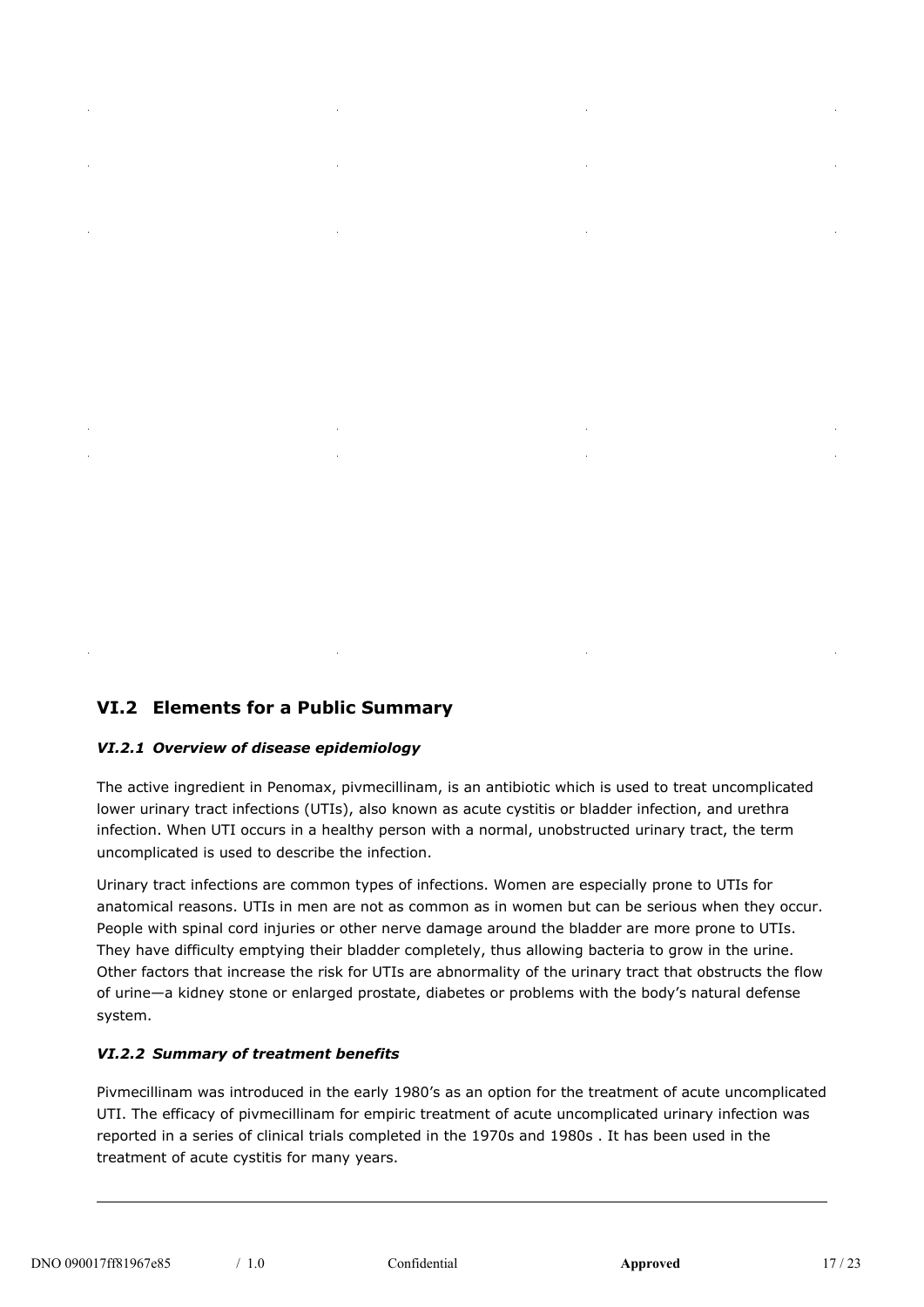Urinary tract infections are generally self-limiting, but antibiotic treatment shortens the duration of symptoms and prevents complications.

### *VI.2.3 Unknowns relating to treatment benefits*

Not applicable.

#### *VI.2.4 Summary of safety concerns*

#### **Important identified risks**

| <b>Risk</b>                                                                                                                       | What is known                                                                                                                                                                                                                                                                                                                                                                                                                                                                                                                                                                                                                                                                                             | Preventability                                                                                                                                                                                                                                                                                                                                                                                                                                                    |  |
|-----------------------------------------------------------------------------------------------------------------------------------|-----------------------------------------------------------------------------------------------------------------------------------------------------------------------------------------------------------------------------------------------------------------------------------------------------------------------------------------------------------------------------------------------------------------------------------------------------------------------------------------------------------------------------------------------------------------------------------------------------------------------------------------------------------------------------------------------------------|-------------------------------------------------------------------------------------------------------------------------------------------------------------------------------------------------------------------------------------------------------------------------------------------------------------------------------------------------------------------------------------------------------------------------------------------------------------------|--|
| Hypersensitivity reactions                                                                                                        | Like all antibiotics, Penomax<br>may cause hypersensitivity<br>reactions including anaphylactic<br>reaction (severe allergic<br>reactions characterized<br>especially by breathing difficulty,<br>faintness due to low blood<br>pressure, itching and hives).                                                                                                                                                                                                                                                                                                                                                                                                                                             | Patients who are allergic<br>(hypersensitive) to<br>pivmecillinam, penicillin,<br>cephalosporin antibiotics or any<br>of the ingredients of Penomax<br>should not use this medicine.<br>If symptoms of allergic<br>(hypersensitivity) reactions<br>appear, Penomax should be<br>discontinued and patient should<br>seek medical advice. In case of<br>serious reactions, urgent<br>medical treatment is needed.                                                   |  |
| Lack of carnitine                                                                                                                 | Body is using carnitine when                                                                                                                                                                                                                                                                                                                                                                                                                                                                                                                                                                                                                                                                              | Patients with inherited genetic                                                                                                                                                                                                                                                                                                                                                                                                                                   |  |
| (Carnitine is an amino-acid<br>acquired mostly through the<br>diet. It is used by cells to<br>process fats and produce<br>energy) | processing pivmecillinam in the<br>liver. After 7-10 days of<br>treatment with the highest<br>recommended dose of<br>pivmecillinam the total carnitine<br>reserve in body is reduced by<br>approximately 10 %. Normally<br>that does not cause any<br>problems, but some patients are<br>prone to carnitine deficiency due<br>to inherited genetic factors,<br>already existing carnitine<br>deficiency, unstable diabetes<br>mellitus, abnormally small<br>muscle mass and certain other<br>concomitant medications (e.g.<br>antiepileptic valproate).<br>Carnitine deficiency may cause<br>symptoms such as muscle<br>weakness and even serious/life-<br>threating symptoms if deficiency<br>is severe. | metabolic abnormalities (e.g.<br>carnitine transporter deficiency)<br>that may result in too low<br>carnitine levels should not take<br>Penomax.<br>Penomax should be used with<br>caution in patients with known<br>carnitine deficiency, unstable<br>diabetes mellitus, and<br>abnormally small muscle mass.<br>Concurrent treatment with<br>valproate should be avoided.<br>Long-term (over 3 weeks) or<br>frequently repeated treatment<br>should be avoided. |  |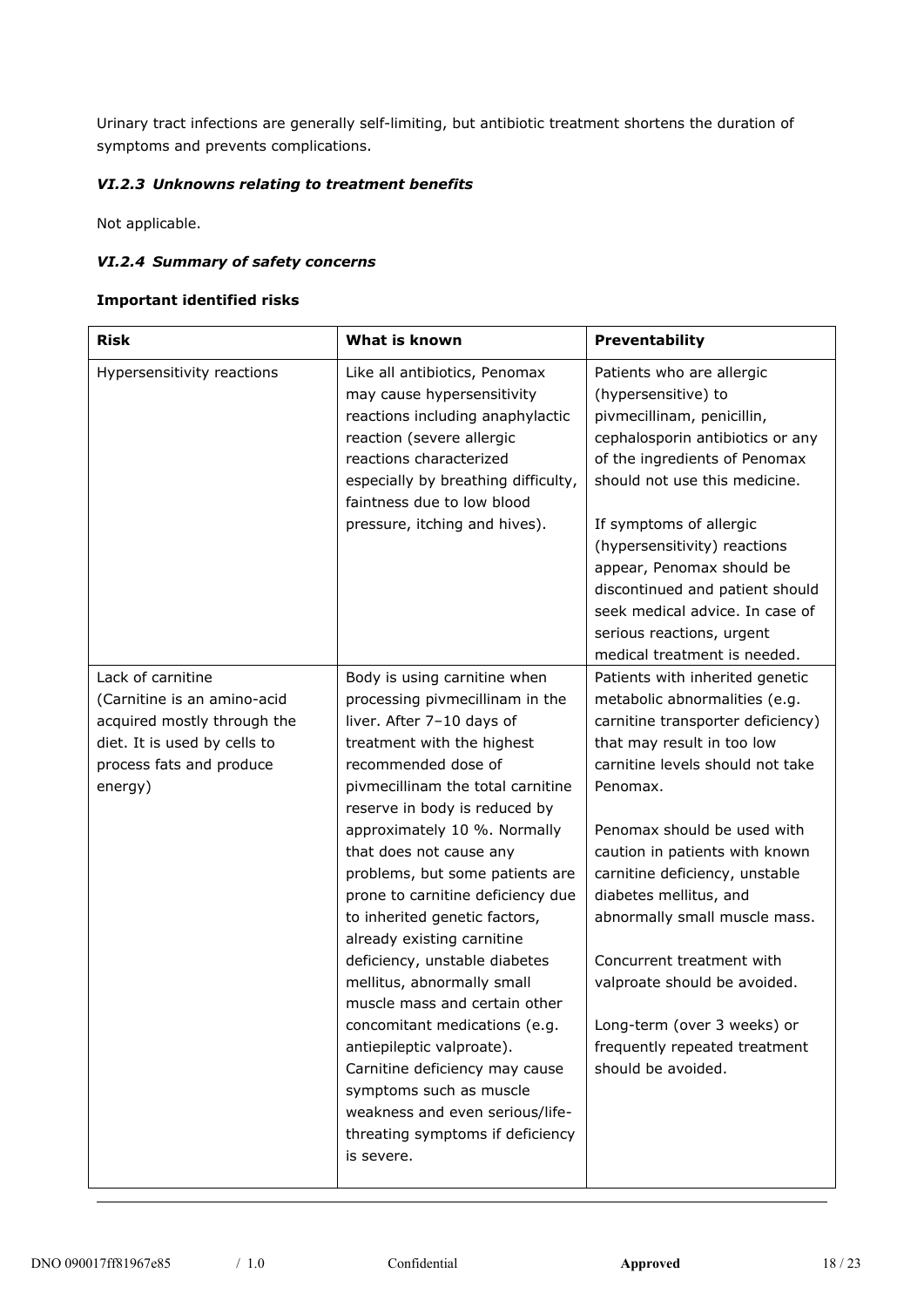| <b>Risk</b>                         | What is known                      | Preventability                     |
|-------------------------------------|------------------------------------|------------------------------------|
| Inflammation in food pipe           | Tablets may irritate food pipe if  | Patients whose food pipe has       |
| (esophagus) and administration      | they get stuck and cause           | become too narrow or who have      |
| in patients with strictures in food | inflammation in food pipe          | blockages in digestive system      |
| pipe and/or obstructive changes     |                                    | should not take Penomax.           |
| in the digestive system             |                                    |                                    |
|                                     |                                    | Penomax tablets should be          |
|                                     |                                    | taken in sitting or standing       |
|                                     |                                    | position. Patients should drink at |
|                                     |                                    | least half a glass of water or     |
|                                     |                                    | other beverage, when               |
|                                     |                                    | taking the tablet. Tablets should  |
|                                     |                                    | be taken preferably with meal in   |
|                                     |                                    | order to avoid stomach             |
|                                     |                                    | symptoms.                          |
| Administration in patients with     | Porphyrias are rare disorders      | Penomax should not be used by      |
| porphyria                           | that affect mainly the skin or     | patients suffering from            |
|                                     | nervous system and may cause       | porphyria, since pivmecillinam     |
|                                     | abdominal pain. These disorders    | has been associated with acute     |
|                                     | are usually inherited. When a      | attacks of porphyria.              |
|                                     | person has a porphyria, cells fail |                                    |
|                                     | to change body chemicals called    |                                    |
|                                     | porphyrins and porphyrin           |                                    |
|                                     | precursors into heme, the          |                                    |
|                                     | substance that gives blood its     |                                    |
|                                     | red color. Certain medicines,      |                                    |
|                                     | such as pivmecillinam, may         |                                    |
|                                     | trigger symptoms of porphyria.     |                                    |

# **Important potential risks**

| <b>Risk</b>                     | What is known (Including reason why it is considered a<br>potential risk) |  |
|---------------------------------|---------------------------------------------------------------------------|--|
|                                 |                                                                           |  |
| Diarrhoea/pseudomembranous      | As with other antibiotics, severe form of                                 |  |
| colitis (bowel inflammation)    | diarrhoea/pseudomembranous colitis caused by Clostridium difficile        |  |
| caused by certain bacteria type | may occur during the Penomax therapy.                                     |  |
| (Clostridium difficile)         | Patients should contact doctor, if they experience diarrhoea during       |  |
|                                 | the treatment with Penomax.                                               |  |

# *VI.2.5 Summary of risk minimisation measures by safety concern*

All medicines have a Summary of Product Characteristics (SmPC) which provides physicians, pharmacists and other health care professionals with details on how to use the medicine, the risks and recommendations for minimising them. An abbreviated version of this in lay language is provided in the form of the package leaflet (PL). The measures in these documents are known as routine risk minimisation measures.